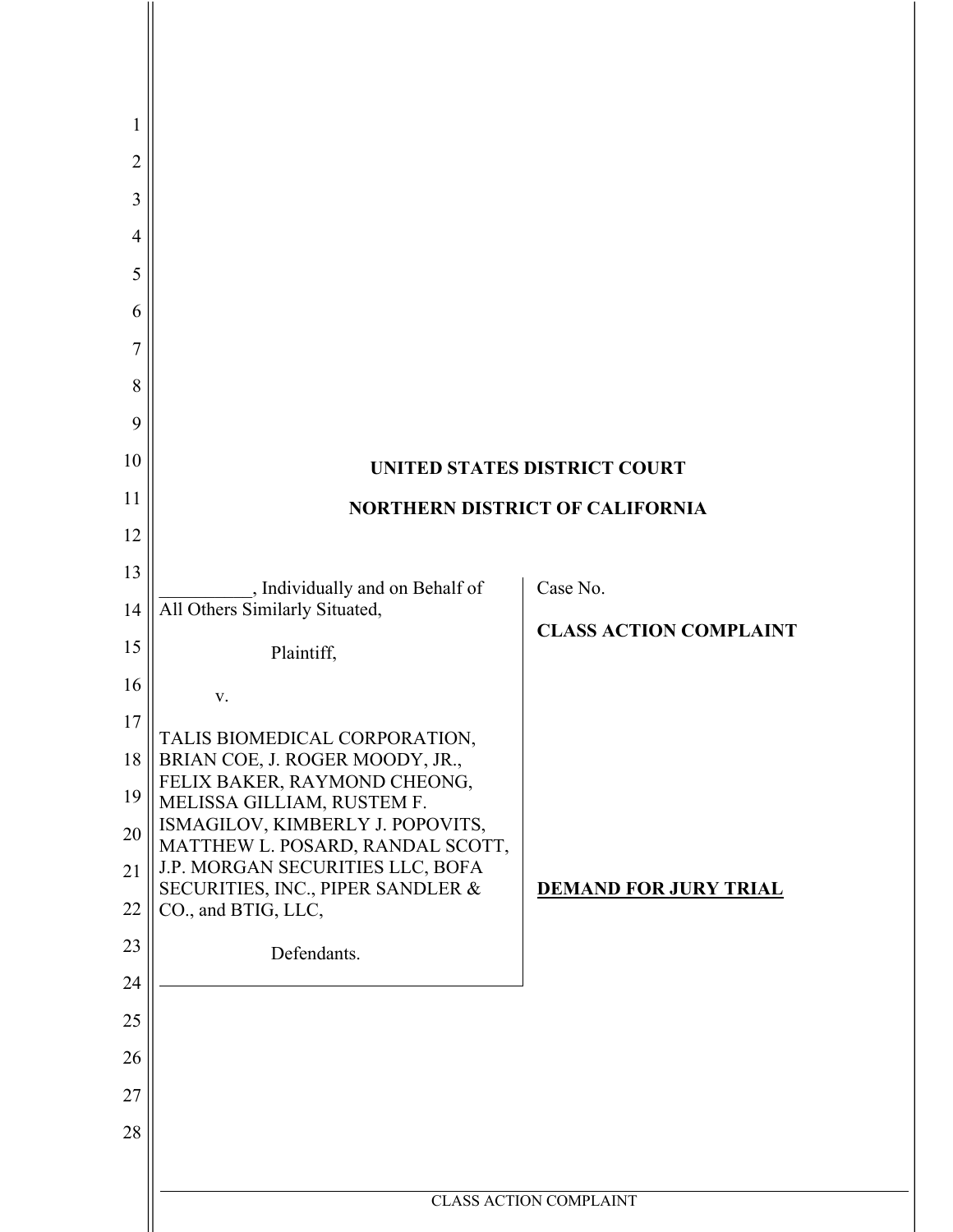1 2 3 4 5 6 7 8 Plaintiff ("Plaintiff"), individually and on behalf of all others similarly situated, by and through his attorneys, alleges the following upon information and belief, except as to those allegations concerning Plaintiff, which are alleged upon personal knowledge. Plaintiff's information and belief is based upon, among other things, his counsel's investigation, which includes without limitation: (a) review and analysis of regulatory filings made by Talis Biomedical Corporation ("Talis" or the "Company") with the United States ("U.S.") Securities and Exchange Commission ("SEC"); (b) review and analysis of press releases and media reports issued by and disseminated by Talis; and (c) review of other publicly available information concerning Talis.

**9** 

#### **NATURE OF THE ACTION AND OVERVIEW**

10 11 12 13 14 1. This is a class action on behalf of persons and entities that purchased or otherwise acquired Talis common stock pursuant and/or traceable to the registration statement and prospectus (collectively, the "Registration Statement") issued in connection with the Company's February 2021 initial public offering ("IPO" or the "Offering"). Plaintiff pursues claims against under the Securities Act of 1933 (the "Securities Act").

15 16 17 18 2. Talis purportedly develops diagnostic tests to enable accurate, reliable, low cost, and rapid molecular testing for infectious diseases and other conditions at the point-of-care. The Talis One tests are being developed for respiratory infections, infections related to women's health, and sexually transmitted infections.

19 20 21 22 23 24 3. On February 12, 2021, the Company filed its prospectus on Form 424B4 with the SEC, which forms part of the Registration Statement. In the IPO, the Company sold 15,870,000 shares of common stock at a price of \$16.00 per share. The Company received net proceeds of approximately \$232.6 million from the Offering. The proceeds from the IPO were purportedly to be used for commercial activities (including the hiring and training of sales and marketing personnel), research and development, and working capital and other general corporate purposes.

25 26 27 28 4. On March 8, 2021, Talis announced that it had withdrawn its EUA application for the Talis One COVID-19 test. In a press release, the Company revealed that "[i]n late February, the FDA informed the company that it cannot ensure the comparator assay used in the primary study has sufficient sensitivity to support Talis's EUA application." As a result, Talis "intends to initiate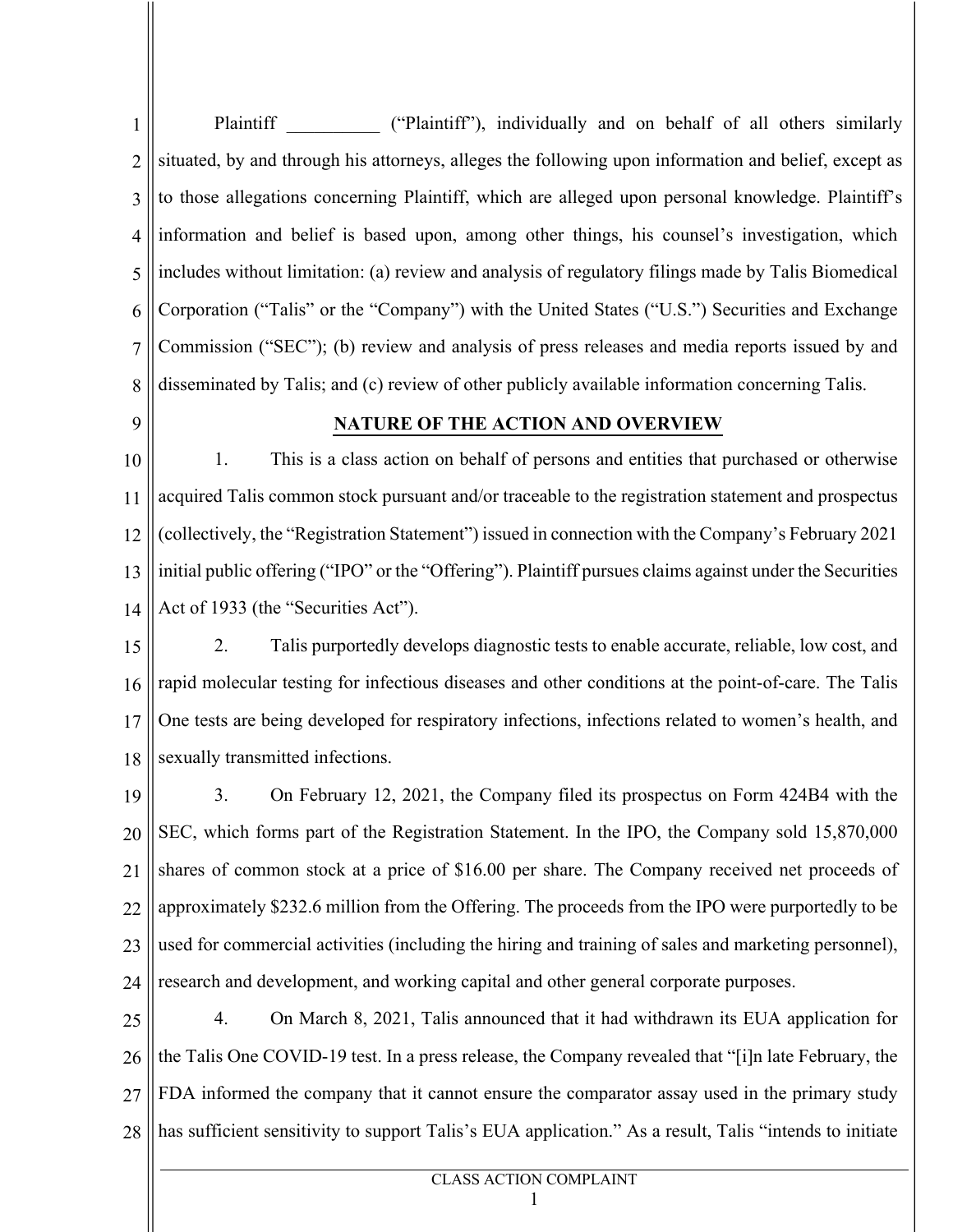1 2 3 its previously planned clinical validation study in a point-of-care environment" to submit its EUA application "early in the second quarter of 2021." This study "was designed with a different comparator study, which Talis believes will address the FDA's concerns."

4 5 5. On this news, the Company's stock price fell \$1.80, or 12%, to close at \$12.85 per share on March 8, 2021.

6 7 8 6. Then, on August 10, 2021, Talis revealed that its "development timelines have been extended by delays in the launching of [Talis's] COVID-19 test and manufacturing scale." As a result, Talis "expect[s] to see [its] first meaningful revenue ramp in 2022."

9 10 7. On this news, the Company's stock price fell \$0.58, or 6%, to close at \$8.39 per share on August 11, 2021, on unusually heavy trading volume.

11 12 13 14 8. On August 30, 2021, after the market closed, Talis announced that its Chief Executive Officer, Brian Coe, had "stepped down" as President, CEO, and Director. On this news, the Company's stock price fell \$1.00, or 11%, to close at \$8.06 per share on August 31, 2021, on unusually heavy trading volume.

15 16 17 18 19 9. On November 15, 2021, Talis announced that Brian Blaser was appointed as President, Chief Executive Officer, and Director of Talis effective December 1, 2021. However, a week after his appointment, on December 8, 2021, Talis announced that Brian Blaser had stepped down from his positions. On this news, the Company's stock price fell \$0.55 per share, or more than 11%, to close at \$4.28 per share on December 8, 2021.

20 21 10. By the commencement of this action, Talis stock has traded as low as \$3.81 per share, a more than 76% decline from the \$16 per share IPO price.

22 23 24 25 26 27 11. The Registration Statement was false and misleading and omitted to state material adverse facts. Specifically, Defendants failed to disclose to investors: (1) that the comparator assay in the primary study lacked sufficient sensitivity to support Talis's EUA application for Talis One COVID-19 test; (2) that, as a result, Talis was reasonably likely to experience delays in obtaining regulatory approval for the Talis One COVID-19 test; (3) that, as a result, the Company's commercialization timeline would be significantly delayed; and (4) that, as a result of the foregoing,

28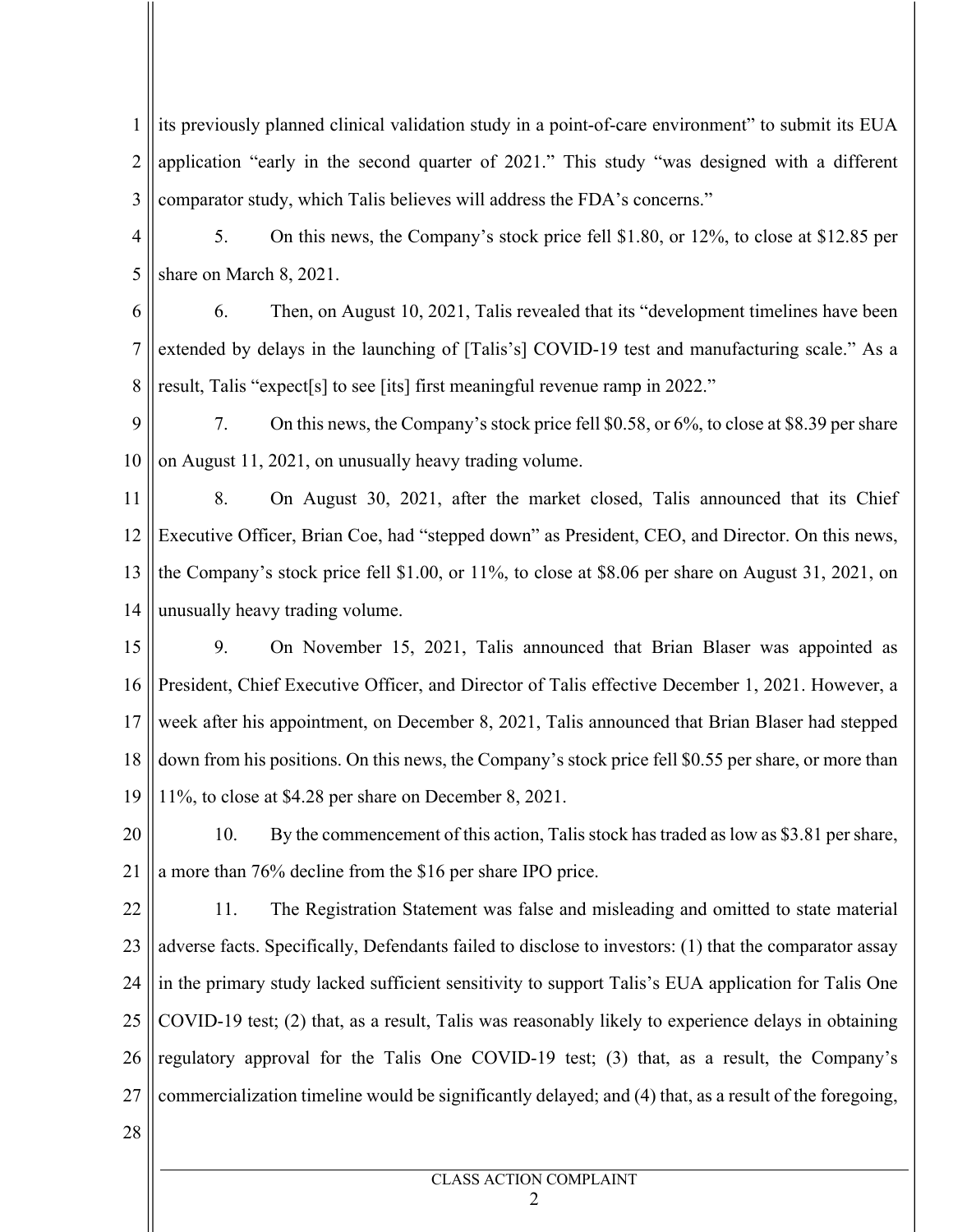1 2 Defendants' positive statements about the Company's business, operations, and prospects, were materially misleading and/or lacked a reasonable basis.

3 4 5 12. As a result of Defendants' wrongful acts and omissions, and the precipitous decline in the market value of the Company's securities, Plaintiff and other Class members have suffered significant losses and damages.

6

### **PARTIES**

7 8 9 10 11 13. Plaintiff \_\_\_\_\_\_\_\_\_, as set forth in the accompanying certification, incorporated by reference herein, purchased or otherwise acquired Talis common stock pursuant and/or traceable to the Registration Statement issued in connection with the Company's IPO, and suffered damages as a result of the federal securities law violations and false and/or misleading statements and/or material omissions alleged herein.

12 13 14 14. Defendant Talis is incorporated under the laws of Delaware with its principal executive offices located in Menlo Park, California. Talis's common stock trades on the NASDAQ under the symbol "TLIS."

15 16 17 15. Defendant Brian Coe ("Coe") was, at all relevant times, the Chief Executive Officer and a Director of the Company, and signed or authorized the signing of the Company's Registration Statement filed with the SEC.

18 19 20 16. Defendant J. Roger Moody, Jr. ("Moody") was, at all relevant times, the Chief Financial Officer of the Company, and signed or authorized the signing of the Company's Registration Statement filed with the SEC.

21 22 17. Defendant Felix Baker ("Baker") was a director of the Company and signed or authorized the signing of the Company's Registration Statement filed with the SEC.

23 24 18. Defendant Raymond Cheong ("Cheong") was a director of the Company and signed or authorized the signing of the Company's Registration Statement filed with the SEC

25 26 19. Defendant Melissa Gilliam ("Gilliam") was a director of the Company and signed or authorized the signing of the Company's Registration Statement filed with the SEC.

27 28 20. Defendant Rustem F. Ismagilov ("Ismagilov") was a director of the Company and signed or authorized the signing of the Company's Registration Statement filed with the SEC.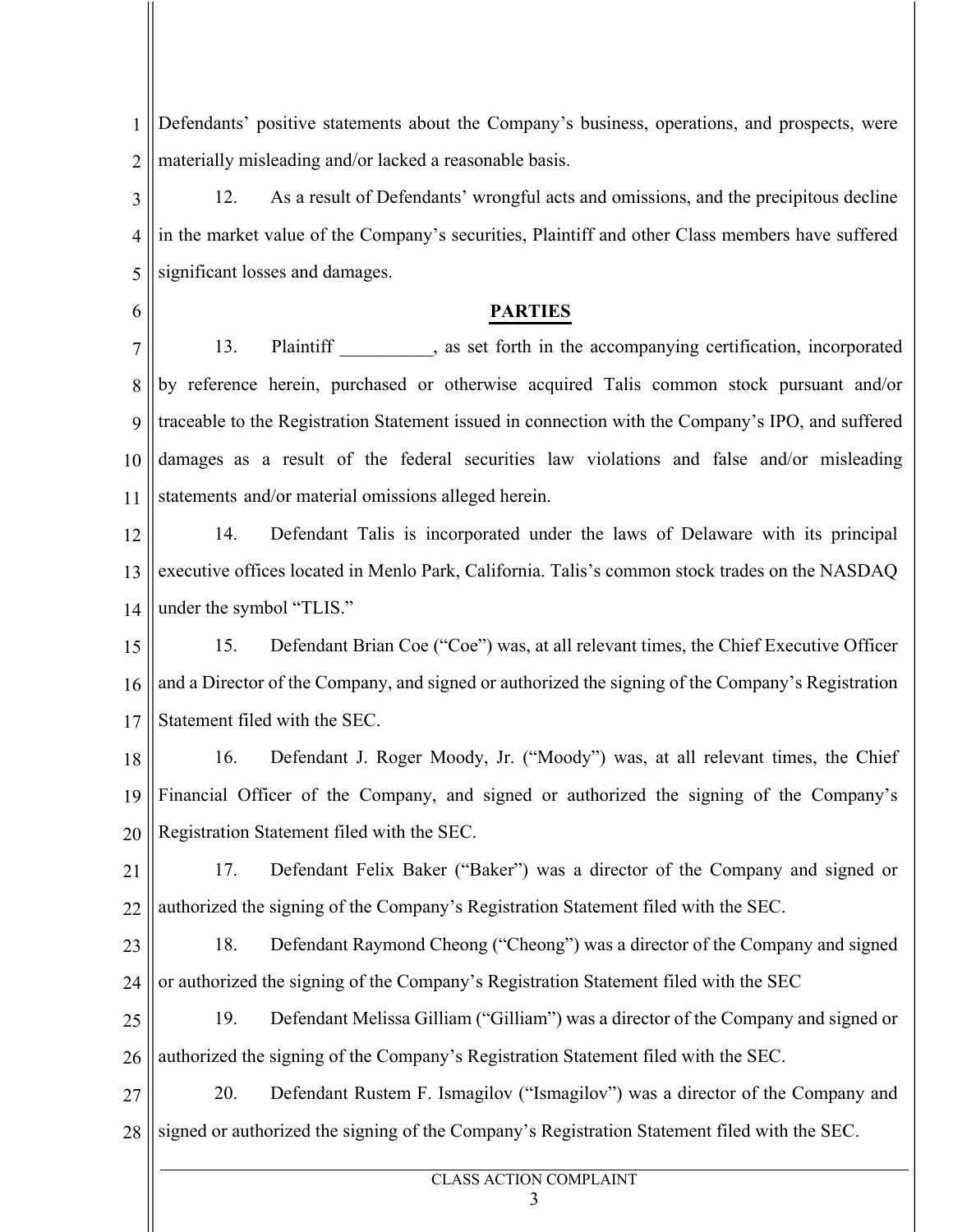| $\mathbf{1}$   | Defendant Kimberly J. Popovits ("Popovits") was a director of the Company and<br>21.                |  |  |  |
|----------------|-----------------------------------------------------------------------------------------------------|--|--|--|
| $\overline{2}$ | signed or authorized the signing of the Company's Registration Statement filed with the SEC.        |  |  |  |
| 3              | Defendant Matthew L. Posard ("Posard") was a director of the Company and signed<br>22.              |  |  |  |
| $\overline{4}$ | or authorized the signing of the Company's Registration Statement filed with the SEC.               |  |  |  |
| 5              | 23.<br>Defendant Randal Scott ("Scott") was a director of the Company and signed or                 |  |  |  |
| 6              | authorized the signing of the Company's Registration Statement filed with the SEC.                  |  |  |  |
| 7              | 24.<br>Defendants Coe, Moody, Baker, Cheong, Gilliam, Ismagilov, Popovits, Posard, and              |  |  |  |
| 8              | Scott are collectively referred to hereinafter as the "Individual Defendants."                      |  |  |  |
| 9              | Defendant J.P. Morgan Securities LLC ("J.P. Morgan") served as an underwriter for<br>25.            |  |  |  |
| 10             | the Company's IPO. In the IPO, J.P. Morgan agreed to purchase 5,520,000 shares of the Company's     |  |  |  |
| 11             | common stock, exclusive of the over-allotment option.                                               |  |  |  |
| 12             | 26.<br>Defendant BofA Securities, Inc. ("BofA") served as an underwriter for the                    |  |  |  |
| 13             | Company's IPO. In the IPO, BofA agreed to purchase 4,485,000 shares of the Company's common         |  |  |  |
| 14             | stock, exclusive of the over-allotment option.                                                      |  |  |  |
| 15             | Defendant Piper Sandler & Co. ("Piper Sandler") served as an underwriter for the<br>27.             |  |  |  |
| 16             | Company's IPO. In the IPO, Piper Sandler agreed to purchase 2,415,000 shares of the Company's       |  |  |  |
| 17             | common stock, exclusive of the over-allotment option.                                               |  |  |  |
| 18             | 28.<br>Defendant BTIG, LLC ("BTIG") served as an underwriter for the Company's IPO.                 |  |  |  |
|                | 19    In the IPO, BTIG agreed to purchase 1,380,000 shares of the Company's common stock, exclusive |  |  |  |
| 20             | of the over-allotment option.                                                                       |  |  |  |
| 21             | Defendants J.P. Morgan, BofA, Piper Sandler, and BTIG are collectively referred to<br>29.           |  |  |  |
| 22             | hereinafter as the "Underwriter Defendants."                                                        |  |  |  |
| 23             | <b>JURISDICTION AND VENUE</b>                                                                       |  |  |  |
| 24             | 30.<br>The claims asserted herein arise under and pursuant to Sections 11 and 15 of the             |  |  |  |
| 25             | Securities Act (15 U.S.C. §§ 77k and 77o).                                                          |  |  |  |
| 26             | 31.<br>This Court has jurisdiction over the subject matter of this action pursuant to 28 U.S.C.     |  |  |  |
| 27             | § 1331 and Section 22 of the Securities Act (15 U.S.C. § 77v).                                      |  |  |  |
| 28             | Venue is proper in this Judicial District pursuant to 28 U.S.C. $\S$ 1391(b).<br>32.                |  |  |  |
|                | <b>CLASS ACTION COMPLAINT</b>                                                                       |  |  |  |
|                | 4                                                                                                   |  |  |  |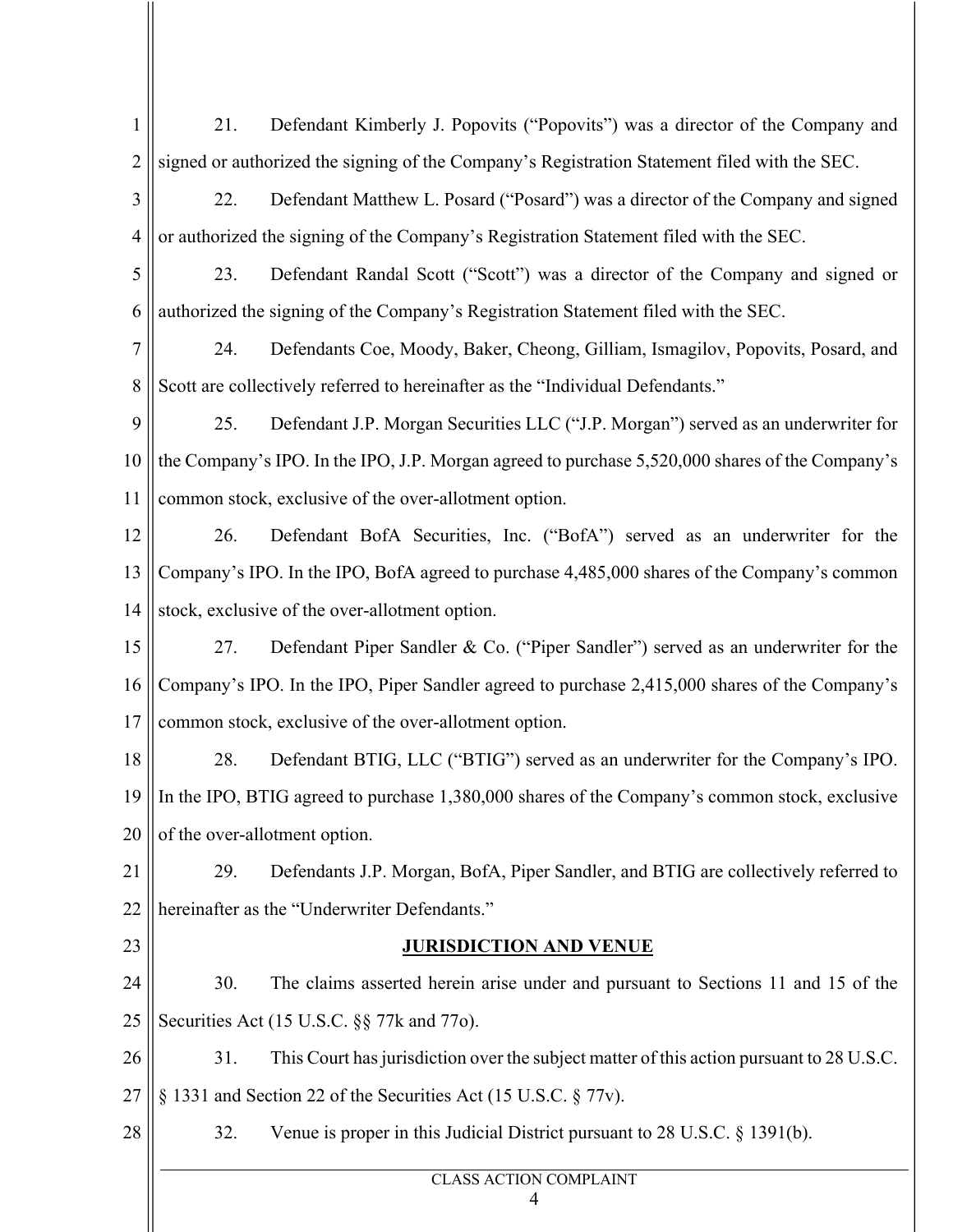1 2 3 4 33. In connection with the acts, transactions, and conduct alleged herein, Defendants directly and indirectly used the means and instrumentalities of interstate commerce, including the United States mail, interstate telephone communications, and the facilities of a national securities exchange.

#### **CLASS ACTION ALLEGATIONS**

6 7 8 9 10 11 12 13 34. Plaintiff brings this action as a class action pursuant to Federal Rule of Civil Procedure 23(a) and  $(b)(3)$  on behalf of a class, consisting of all persons and entities that purchased or otherwise acquired Talis common stock pursuant and/or traceable to the Company's false and/or misleading Registration Statement and Prospectus issued in connection with the Company's IPO, and who were damaged thereby (the "Class"). Excluded from the Class are Defendants, the officers and directors of the Company, at all relevant times, members of their immediate families and their legal representatives, heirs, successors, or assigns, and any entity in which Defendants have or had a controlling interest.

14 15 16 17 18 19 20 21 35. The members of the Class are so numerous that joinder of all members is impracticable. While the exact number of Class members is unknown to Plaintiff at this time and can only be ascertained through appropriate discovery, Plaintiff believes that there are at least hundreds or thousands of members in the proposed Class. The Company sold 15,870,000 shares of common stock in the IPO. Moreover, record owners and other members of the Class may be identified from records maintained by Talis or its transfer agent and may be notified of the pendency of this action by mail, using the form of notice similar to that customarily used in securities class actions.

22 23 24 36. Plaintiff's claims are typical of the claims of the members of the Class as all members of the Class are similarly affected by Defendants' wrongful conduct in violation of federal law that is complained of herein.

25 26 37. Plaintiff will fairly and adequately protect the interests of the members of the Class and has retained counsel competent and experienced in class and securities litigation.

27

5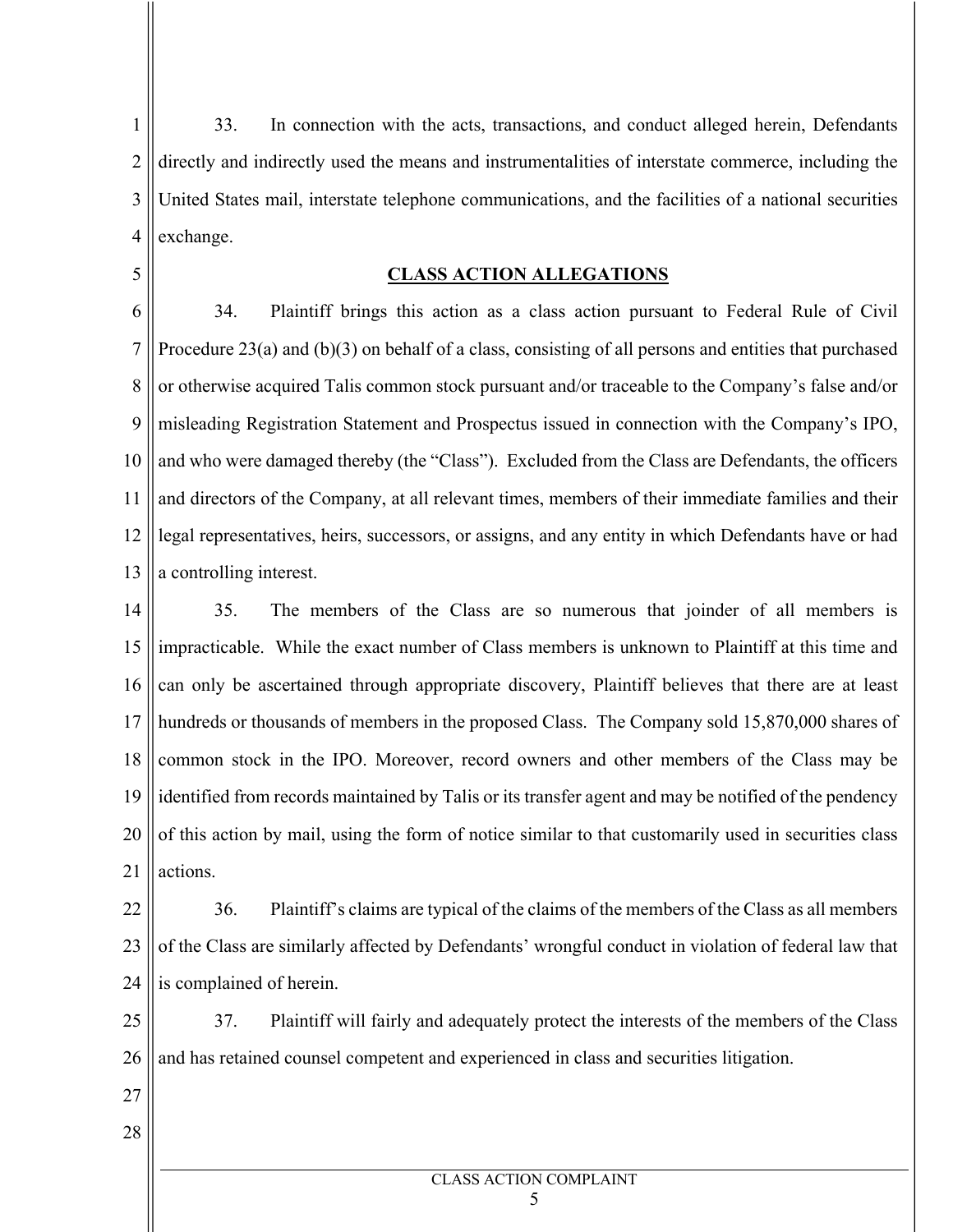1 2 3 4 5 6 7 8 9 10 11 12 13 14 15 16 17 18 19 20 21 22 23 24 25 26 27 28 38. Common questions of law and fact exist as to all members of the Class and predominate over any questions solely affecting individual members of the Class. Among the questions of law and fact common to the Class are: (a) whether the Securities Act was violated by Defendants' acts as alleged herein; (b) whether the Registration Statement and statements made by Defendants to the investing public in connection with the Company's IPO omitted and/or misrepresented material facts about the business, operations, and prospects of Talis; and (c) to what extent the members of the Class have sustained damages and the proper measure of damages. 39. A class action is superior to all other available methods for the fair and efficient adjudication of this controversy since joinder of all members is impracticable. Furthermore, as the damages suffered by individual Class members may be relatively small, the expense and burden of individual litigation makes it impossible for members of the Class to individually redress the wrongs done to them. There will be no difficulty in the management of this action as a class action. **SUBSTANTIVE ALLEGATIONS Background** 40. Talis purportedly develops diagnostic tests to enable accurate, reliable, low cost, and rapid molecular testing for infectious diseases and other conditions at the point-of-care. The Talis One tests are being developed for respiratory infections, infections related to women's health, and sexually transmitted infections. **The Company's False and/or Misleading Registration Statement and Prospectus** 41. On February 11, 2021, the Company filed its final amendment to the Registration Statement with the SEC on Form S-1/A, which forms part of the Registration Statement. The Registration Statement was declared effective the same day. 42. On February 12, 2021, the Company filed its prospectus on Form 424B4 with the SEC, which forms part of the Registration Statement. In the IPO, the Company sold 15,870,000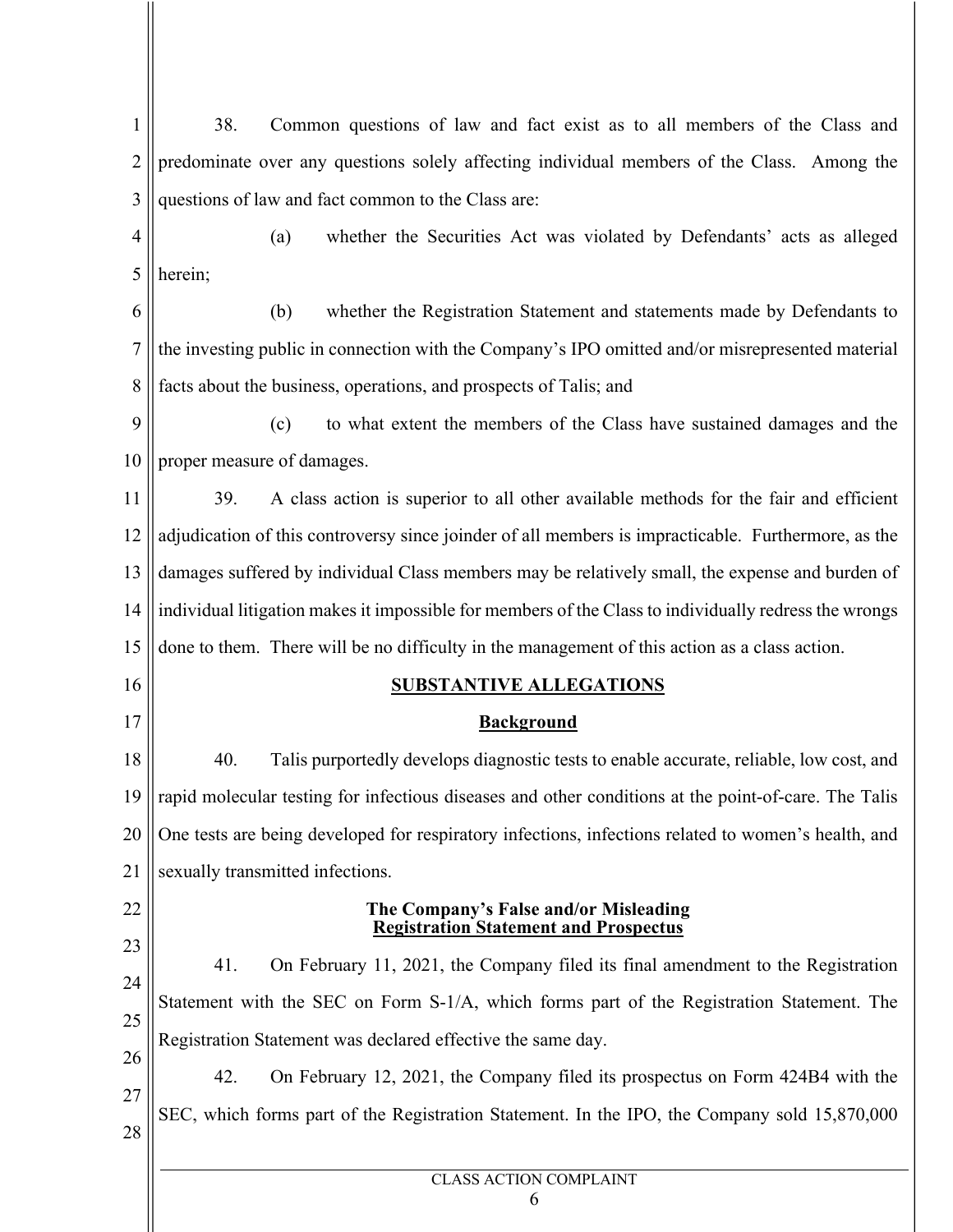1 2 3 4 shares of common stock at a price of \$16.00 per share. The Company received net proceeds of approximately \$232.6 million from the Offering. The proceeds from the IPO were purportedly to be used for commercial activities (including the hiring and training of sales and marketing personnel), research and development, and working capital and other general corporate purposes.

5 6 7 8 43. The Registration Statement was negligently prepared and, as a result, contained untrue statements of material facts or omitted to state other facts necessary to make the statements made not misleading, and was not prepared in accordance with the rules and regulations governing its preparation.

9

44. Under applicable SEC rules and regulations, the Registration Statement was required

10 to disclose known trends, events or uncertainties that were having, and were reasonably likely to

11 have, an impact on the Company's continuing operations.

12 45. The Registration Statement disclosed the following about Talis's regulatory strategy

13 for the Talis One test to diagnose COVID-19 and its production timeline, stating that the Company

14 had submitted its Emergency Use Authorization ("EUA") to the U.S. Food and Drug Administration

15 ("FDA") in January  $2021$ :<sup>1</sup>

16 17 18 19 20 21 22 23 24 25 26 We are developing Talis One tests for respiratory infections, infections related to women's health and sexually transmitted infections. *In January 2021, we submitted a request for an Emergency Use Authorization (EUA) to the U.S. Food and Drug Administration (FDA) for our Talis One platform with COVID-19 molecular diagnostic assay for the automated detection of nucleic acid from the SARS-CoV- 2 virus in nasal swab samples from individuals suspected of COVID-19 by their healthcare provider*. Our regulatory strategy is to initially submit for the equivalent of a CLIA-moderate authorization to be followed shortly thereafter with a subsequent filing for the equivalent of a CLIA-waived authorization for use in non-laboratory settings. We are also developing influenza A and influenza B tests to be included as part of a respiratory panel with our COVID-19 test (COVID-Flu Panel). In addition, we plan to initiate a clinical trial to support clearance of a pre-market notification under Section 510(k) of the Federal Food, Drug, and Cosmetic Act (FDCA) of our Talis One instrument with a test for chlamydia and gonorrhea in the second half of 2021 and submit a 510(k) pre-market notification in the first half of 2022. To support our anticipated commercial launch of our COVID-19 test, we have invested in automated cartridge manufacturing lines capable of producing one million cartridges per month, which are scheduled to begin to come on-line in the first quarter of 2021 and we expect will scale to full capacity through 2021. We estimate that the potential annualized market opportunity for COVID-19 point-of-care diagnostic tests in the United States exceeds \$7.0 billion.

<sup>28</sup> <sup>1</sup> Unless otherwise stated, all emphasis in bold and italics hereinafter is added.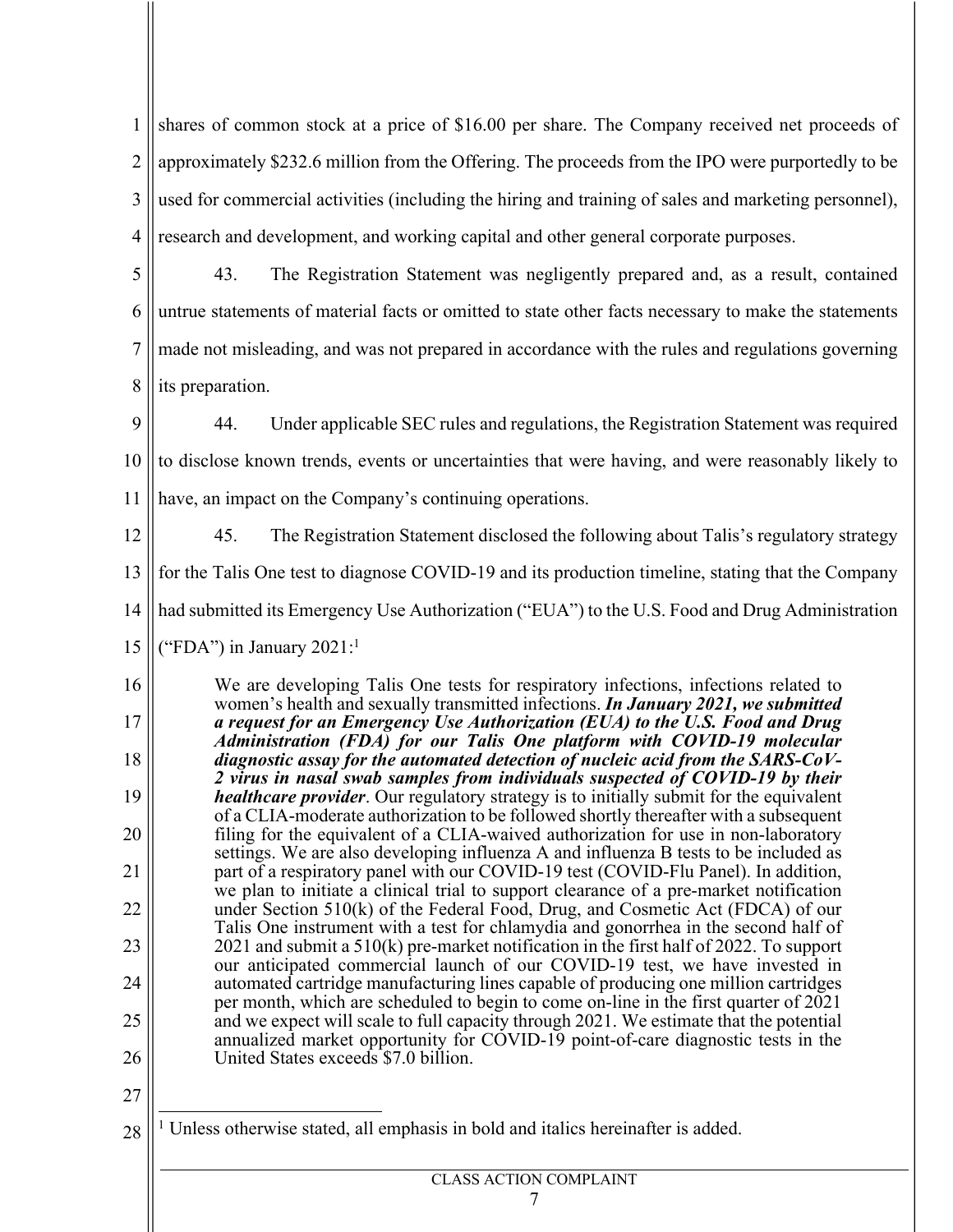46. Regarding the data used to assess the performance of the Talis One platform, the

2 Registration Statement stated:

4 5 6 7 8 9 As part of our development of our COVID-19 test we assessed the performance of the Talis One platform using anterior or mid-turbinate nasal specimens to tests conducted in a centralized laboratory using the Centers for Disease Control and Prevention (CDC) quantitative polymerase chain reaction assay. In a preclinical assessment comparing the Talis One platform to a reference lab test on 60 matched anterior or mid-turbinate nasal specimens, the Talis One test results exactly matched the central lab results with 100% positive percentage agreement (PPA) and 100% negative percentage agreement (NPA) for detection of SARS-CoV-2, the virus that causes COVID-19. *The high PPA and NPA is suggestive of clinical sensitivity and specificity in the broader clinical population* and is driven by the very low limits of detection possible on the Talis One platform, e.g. 500 viral particles per milliliter.

10

1

3

- 47. The Registration Statement purported to warn of certain risks impacting Talis's EUA
- 11 for the Talis One for COVID-19, stating in relevant part:

*Performance of the Talis One COVID-19 test*

12 13 14 15 *There can be no assurance that the COVID-19 test we are developing for the detection of the SARS-CoV-2 virus will be granted an Emergency Use Authorization (EUA) by the U.S. Food and Drug Administration (FDA). If no EUA is granted or, once granted, it is revoked or the emergency declaration is terminated, we will be unable to sell this product in the near future and will be required to pursue 510(k) clearance or other marketing authorization, which would likely be a lengthy and expensive process.*

- 16 17 18 19 20 21 22 We submitted a request for an EUA to the FDA in January 2021 for our Talis One platform with COVID-19 molecular diagnostic assay for the automated detection of nucleic acid from the SARS-CoV-2 virus in nasal swab samples from individuals suspected of COVID-19 by their healthcare provider. Our regulatory strategy is to initially submit for the equivalent of a CLIA-moderate authorization to be followed shortly thereafter with a subsequent filing for the equivalent of a CLIA-waived authorization for use in non-laboratory settings. *During its preliminary review of our EUA submission, the FDA requested that we provide it with additional information on our test prior to initiating its substantive review of the submission, which we expect to promptly provide. There can be no assurances that the FDA will authorize either of these requests and if we do not receive both authorizations, our business, financial condition, results of operations and future growth prospects could be materially and adversely affected.*
- 23 24 25 26 27 28 An EUA would allow us to market and sell our platform with this assay without the need to pursue the lengthy and expensive 510(k) clearance process or any other marketing authorization process. The FDA may issue an EUA during a public health emergency if it determines that, based on the totality of the scientific evidence, that it is reasonable to believe that the product may be effective, that the known and potential benefits of a product outweigh the known and potential risks, that there is no adequate, approved and available alternative and if certain additional regulatory criteria are met. These standards for marketing authorization are lower than if the FDA were to review our test under its traditional marketing authorization pathways, and we cannot assure you that our COVID-19 test would be cleared or approved under those more onerous clearance and approval standards. *As a result, if we do not*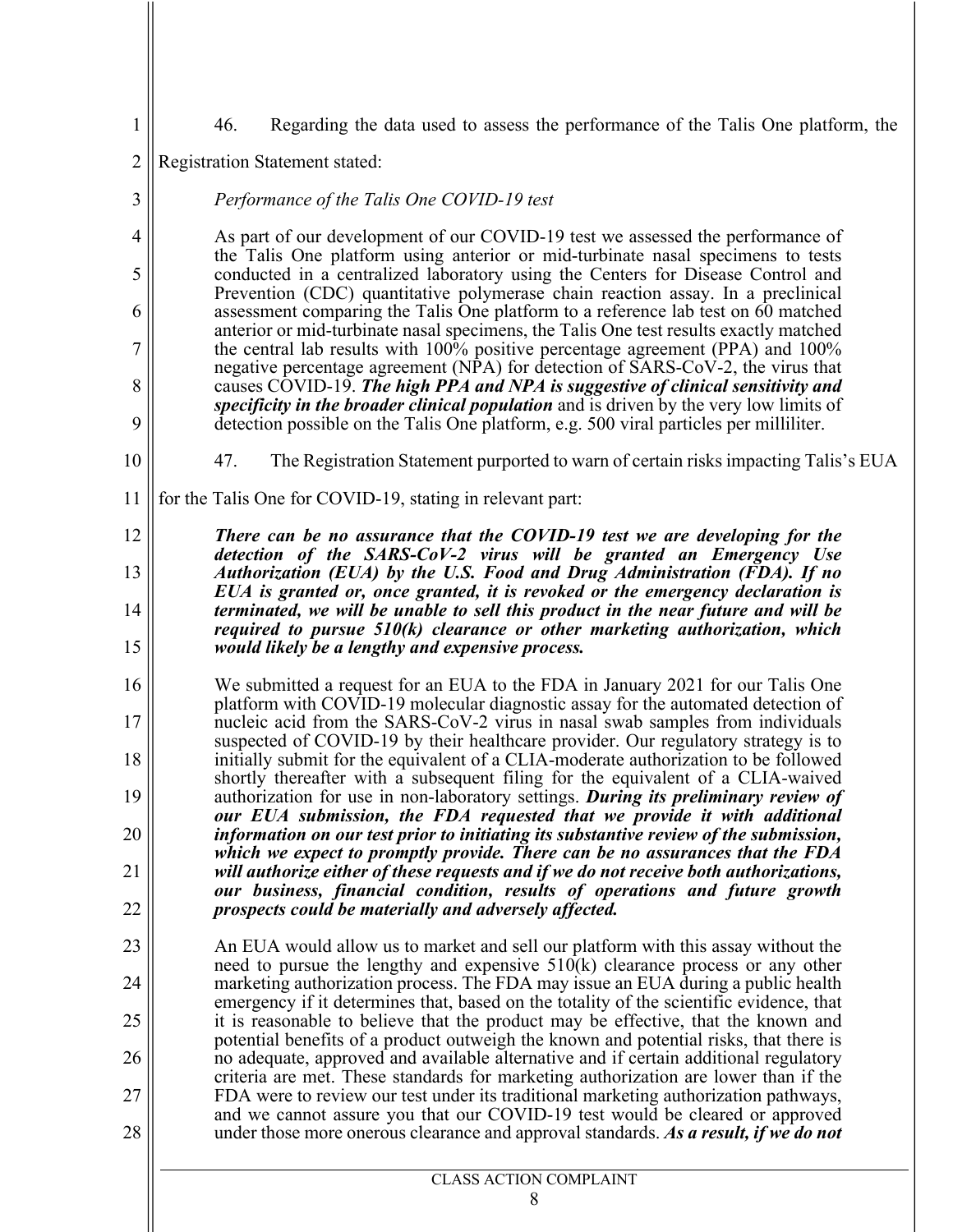*receive an EUA for our Talis One platform with COVID-19 test, the commercial launch of such products could be significantly delayed, which would adversely impact our business, financial condition and results of operations.* The effects of any such delay would also be exacerbated if the demand for COVID-19 tests declines prior to our receipt of any marketing authorization.

4 (First emphasis in original.)

5 6 7 8 9 10 11 48. The Registration Statement was materially false and misleading and omitted to state: (1) that the comparator assay in the primary study lacked sufficient sensitivity to support Talis's EUA application for Talis One COVID-19 test; (2) that, as a result, Talis was reasonably likely to experience delays in obtaining regulatory approval for the Talis One COVID-19 test; (3) that, as a result, the Company's commercialization timeline would be significantly delayed and (4) that, as a result of the foregoing, Defendants' positive statements about the Company's business, operations, and prospects, were materially misleading and/or lacked a reasonable basis.

12

1

2

3

#### **The Subsequent Disclosures**

13 14 15 16 17 18 19 49. On March 8, 2021, Talis announced that it had withdrawn its EUA application for the Talis One COVID-19 test. In a press release, the Company revealed that "[i]n late February, the FDA informed the company that it cannot ensure the comparator assay used in the primary study has sufficient sensitivity to support Talis's EUA application." As a result, Talis "intends to initiate its previously planned clinical validation study in a point-of-care environment" to submit its EUA application "early in the second quarter of 2021." This study "was designed with a different comparator study, which Talis believes will address the FDA's concerns."

20 21 50. On this news, the Company's stock price fell \$1.80, or 12%, to close at \$12.85 per share on March 8, 2021.

22 23 24 25 26 27 28 51. Then, on August 10, 2021, Talis reported its second quarter 2021 financial results in a press release, which stated that the Company had "[c]ompleted a clinical validation study for Talis One COVID-19 assay in a point-of-care environment to support an Emergency Use Authorization (EUA) application submission to the FDA" and that it had "[s]ubmitted an EUA application for Talis One System and Talis One COVID-19 Assay to the FDA on July 23, 2021." However, during the related conference call, Defendant Coe revealed that its "development timelines have been extended by delays in the launching of [Talis's] COVID-19 test and manufacturing scale."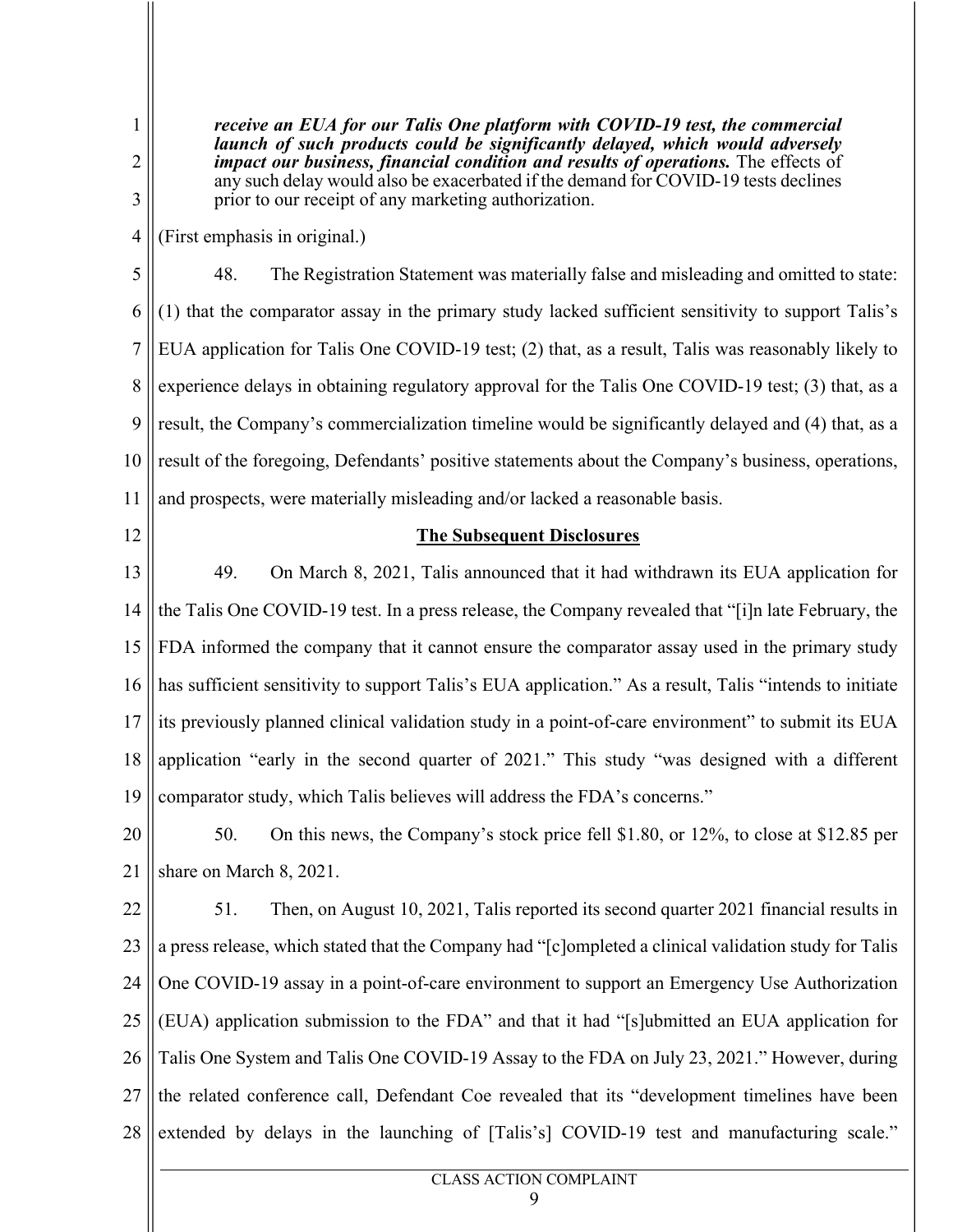1 2 3 4 Defendant Moody stated that "[i]t's difficult to predict how much product revenue we will recognize this year, given the uncertainty around the timing of the EUA, our controlled launch, manufacturing scale-up and the variability of COVID testing market." He went on to state that Talis "expect[s] to see [its] first meaningful revenue ramp in 2022."

5 6 52. On this news, the Company's stock price fell \$0.58, or 6%, to close at \$8.39 per share on August 11, 2021, on unusually heavy trading volume.

7 8 9 10 53. On August 30, 2021, after the market closed, Talis announced that its Chief Executive Officer, Brian Coe, had "stepped down" as President, CEO, and Director. On this news, the Company's stock price fell \$1.00, or 11%, to close at \$8.06 per share on August 31, 2021, on unusually heavy trading volume.

11 12 13 14 15 54. On November 15, 2021, Talis announced that Brian Blaser was appointed as President, Chief Executive Officer, and Director of Talis effective December 1, 2021. However, a week after his appointment, on December 8, 2021, Talis announced that Brian Blaser had stepped down from his positions. On this news, the Company's stock price fell \$0.55 per share, or more than 11%, to close at \$4.28 per share on December 8, 2021.

16 17 55. By the commencement of this action, Talis stock has traded as low as \$3.81 per share, a more than 76% decline from the \$16 per share IPO price.

18 19

20

# **FIRST CLAIM**

## **Violation of Section 11 of the Securities Act (Against All Defendants)**

21 22 56. Plaintiff repeats and re-alleges each and every allegation contained above as if fully set forth herein.

23 24 57. This Count is brought pursuant to Section 11 of the Securities Act, 15 U.S.C. § 77k, on behalf of the Class, against the Defendants.

25 26 27 58. The Registration Statement for the IPO was inaccurate and misleading, contained untrue statements of material facts, omitted to state other facts necessary to make the statements made not misleading, and omitted to state material facts required to be stated therein.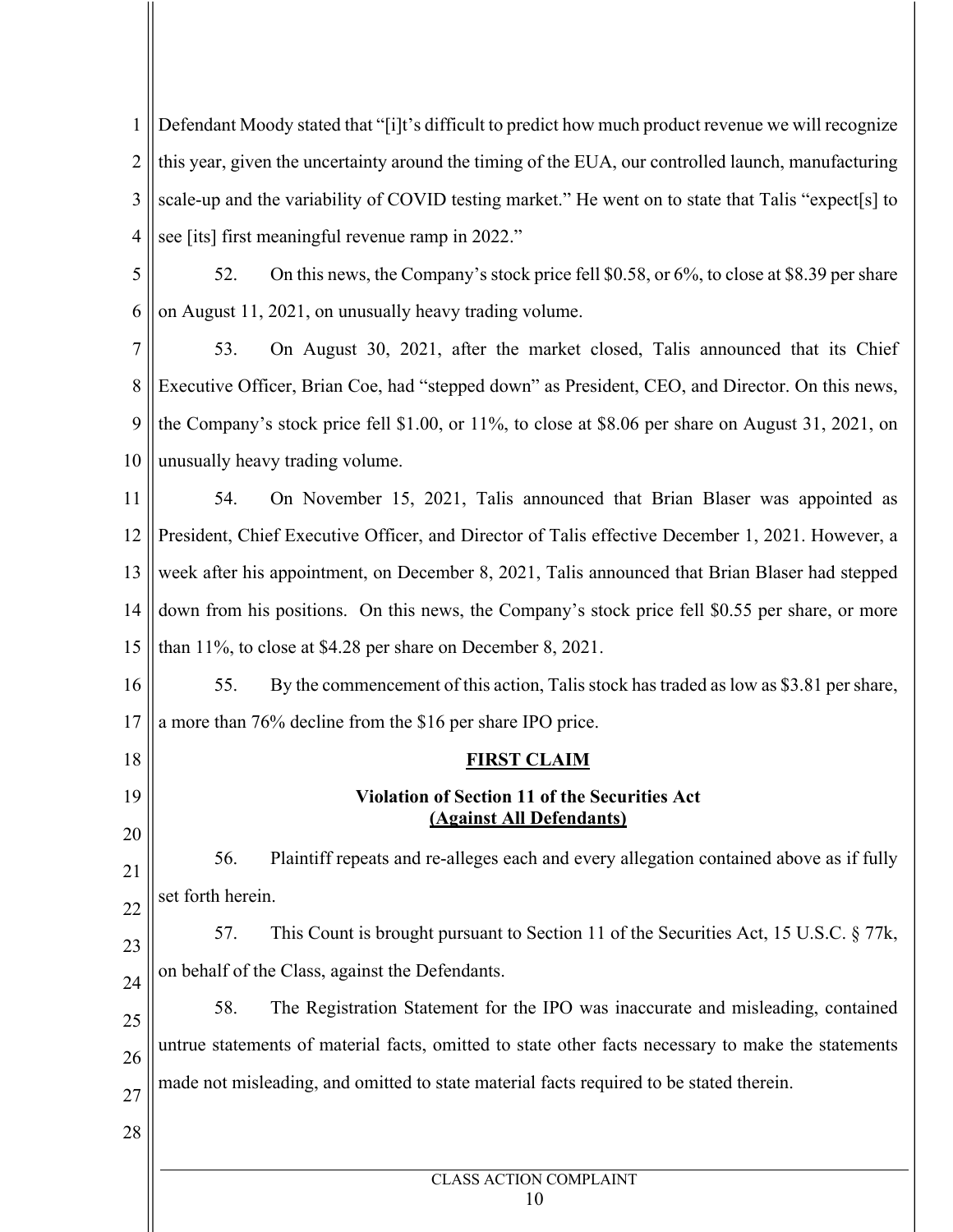| 1              | 59.                                                                                                  | Talis is the registrant for the IPO. The Defendants named herein were responsible                 |  |  |  |
|----------------|------------------------------------------------------------------------------------------------------|---------------------------------------------------------------------------------------------------|--|--|--|
| 2              |                                                                                                      | for the contents and dissemination of the Registration Statement.                                 |  |  |  |
| 3              | 60.                                                                                                  | As issuer of the shares, Talis is strictly liable to Plaintiff and the Class for the              |  |  |  |
| $\overline{4}$ | misstatements and omissions.                                                                         |                                                                                                   |  |  |  |
| 5              | 61.                                                                                                  | None of the Defendants named herein made a reasonable investigation or possessed                  |  |  |  |
| 6              |                                                                                                      | reasonable grounds for the belief that the statements contained in the Registration Statement was |  |  |  |
| 7              | true and without omissions of any material facts and were not misleading.                            |                                                                                                   |  |  |  |
| 8              | 62.                                                                                                  | By reasons of the conduct herein alleged, each Defendant violated, and/or controlled              |  |  |  |
| 9              | a person who violated Section 11 of the Securities Act.                                              |                                                                                                   |  |  |  |
| 10             | 63.                                                                                                  | Plaintiff acquired Talis shares pursuant and/or traceable to the Registration Statement           |  |  |  |
| 11             | for the IPO.                                                                                         |                                                                                                   |  |  |  |
| 12             | 64.                                                                                                  | Plaintiff and the Class have sustained damages. The value of Talis common stock                   |  |  |  |
| 13             | has declined substantially subsequent to and due to the Defendants' violations.                      |                                                                                                   |  |  |  |
| 14             | <b>SECOND CLAIM</b>                                                                                  |                                                                                                   |  |  |  |
| 15             | <b>Violation of Section 15 of the Securities Act</b><br><b>(Against the Individual Defendants)</b>   |                                                                                                   |  |  |  |
| 16             |                                                                                                      |                                                                                                   |  |  |  |
| 17             | 65.<br>Plaintiff repeats and re-alleges each and every allegation contained above as if fully        |                                                                                                   |  |  |  |
| 18             | set forth herein.                                                                                    |                                                                                                   |  |  |  |
| 19             | 66.<br>This count is asserted against the Individual Defendants and is based upon Section            |                                                                                                   |  |  |  |
| 20             | 15 of the Securities Act.                                                                            |                                                                                                   |  |  |  |
| 21             | 67.                                                                                                  | The Individual Defendants, by virtue of their offices, directorship, and specific acts            |  |  |  |
| 22             | were, at the time of the wrongs alleged herein and as set forth herein, controlling persons of Talis |                                                                                                   |  |  |  |
| 23             | within the meaning of Section 15 of the Securities Act. The Individual Defendants had the power      |                                                                                                   |  |  |  |
| 24             | and influence and exercised the same to cause Talis to engage in the acts described herein.          |                                                                                                   |  |  |  |
| 25             | 68.                                                                                                  | The Individual Defendants' positions made them privy to and provided them with                    |  |  |  |
| 26             | actual knowledge of the material facts concealed from Plaintiff and the Class.                       |                                                                                                   |  |  |  |
| 27             | 69.                                                                                                  | By virtue of the conduct alleged herein, the Individual Defendants are liable for the             |  |  |  |
| 28             | aforesaid wrongful conduct and are liable to Plaintiff and the Class for damages suffered.           |                                                                                                   |  |  |  |
|                |                                                                                                      |                                                                                                   |  |  |  |
|                | <b>CLASS ACTION COMPLAINT</b><br>11                                                                  |                                                                                                   |  |  |  |
|                |                                                                                                      |                                                                                                   |  |  |  |